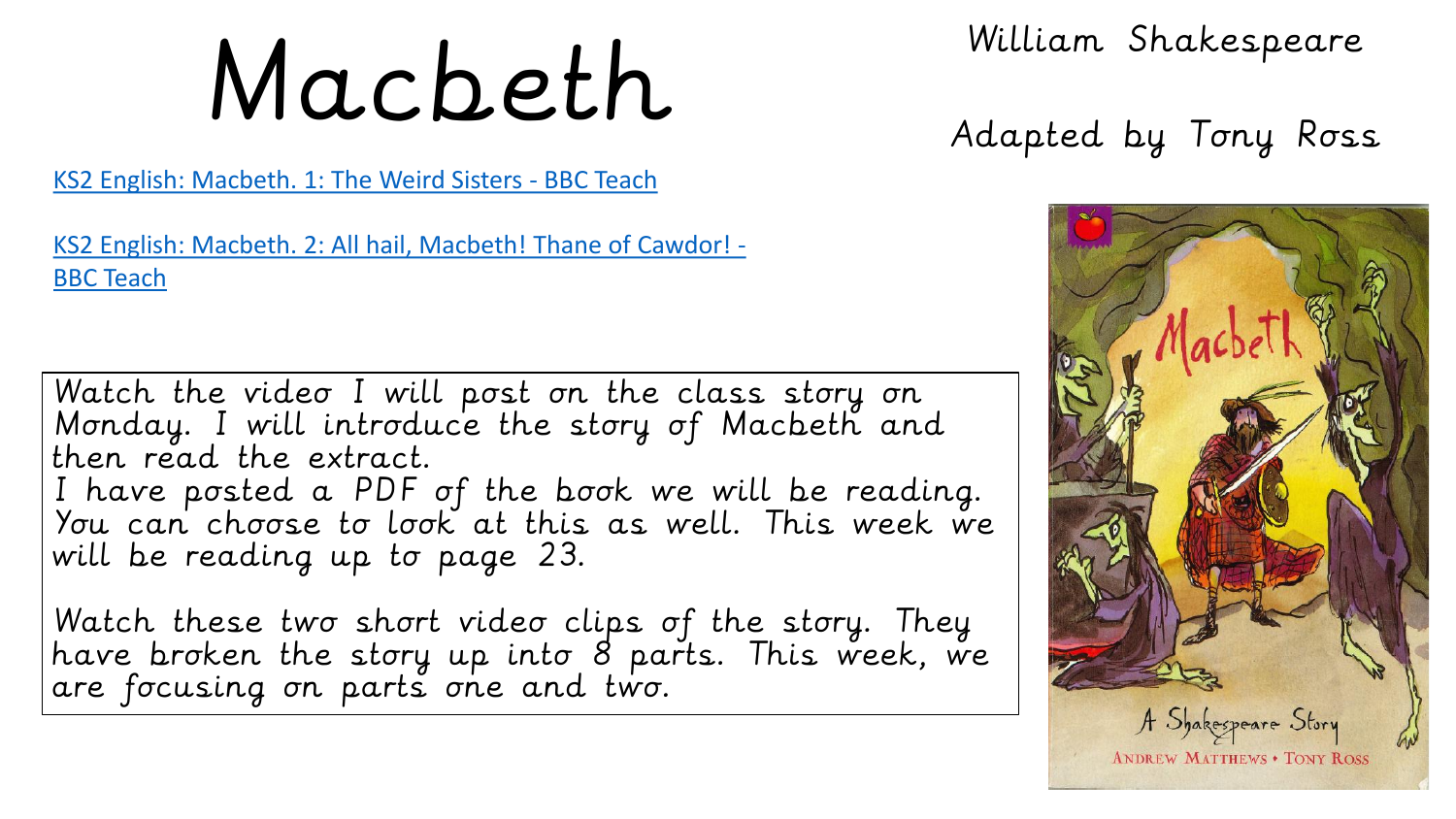



## Task 1:

As we watch the videos and listen to the story I would like you to make notes about the different characters. You could use drawings too. I recommend writing their name at the top of a page as you will need to add to it each week as we read more of the story. As we listen to the story, note down what you know about the characters so far.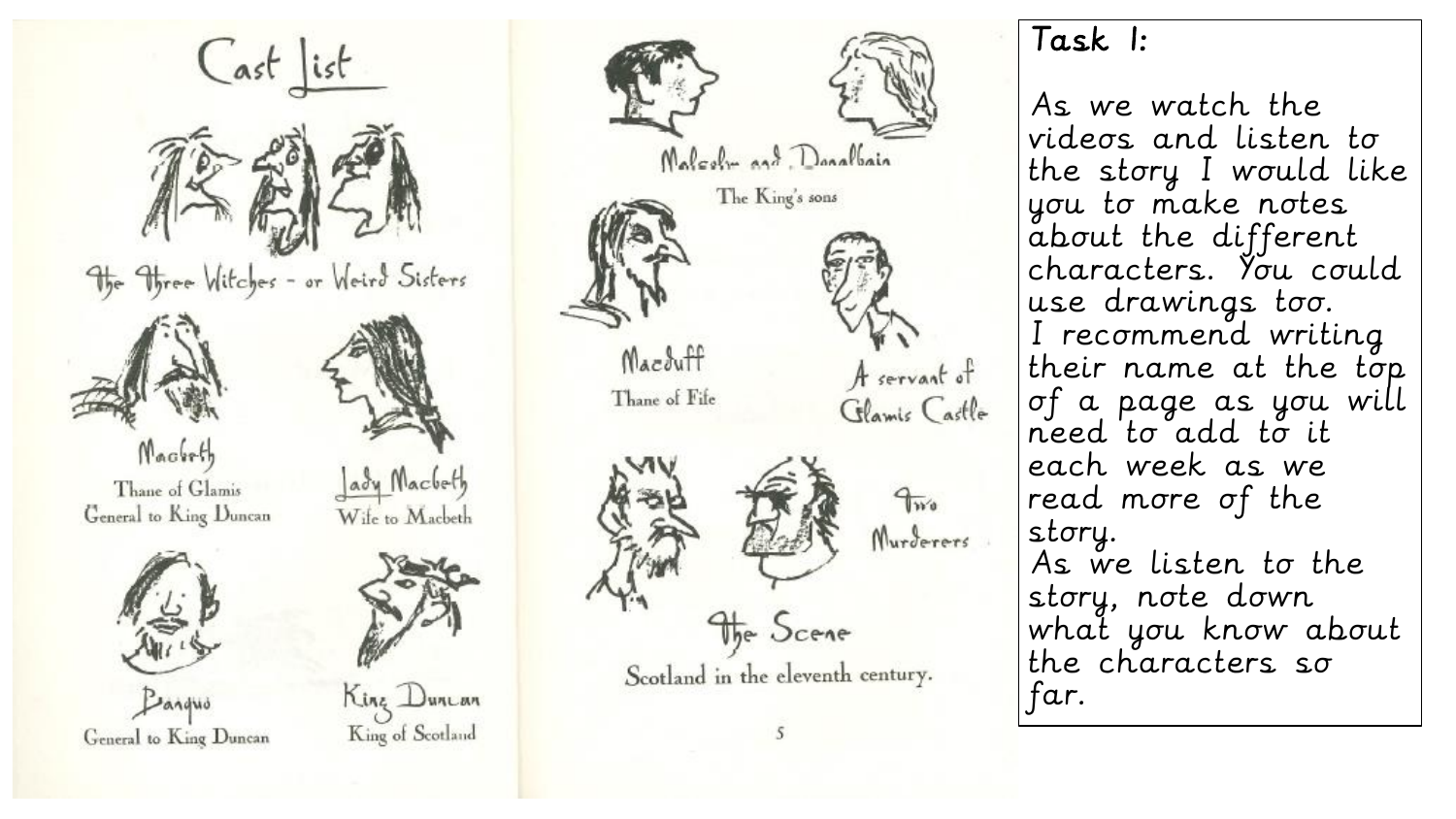| notice breakdown<br>apply word<br>reading strategies<br>and fix it |                                                                                                                               | Task 2:<br>Create you own glossary to<br>help you with unknown                                                                                                                                                       |
|--------------------------------------------------------------------|-------------------------------------------------------------------------------------------------------------------------------|----------------------------------------------------------------------------------------------------------------------------------------------------------------------------------------------------------------------|
| Words I am not sure<br>about                                       | The definition                                                                                                                | words. As you come across<br>an unknown word, write it<br>down then find the meaning<br>of the word. You could use<br>a dictionary, or an online<br>dictionary, ask an adult or<br>send me a message to find<br>out. |
| Thane (of Cawdor)                                                  | (in Scotland) a man, often<br>the chief of a clan, who<br>held land from a Scottish<br>king and ranked with an<br>eart's son. |                                                                                                                                                                                                                      |
| Cawdor                                                             | A place in Scotland                                                                                                           |                                                                                                                                                                                                                      |

#### Dictionaries:

Here are some suggestions for online dictionaries. The first one is designed for young people and is very good. However, it may not have all of the words you need so I have also included a full dictionary website too. [Free On-Line English Dictionary | Thesaurus | Children's, Intermediate Dictionary | Wordsmyth](https://kids.wordsmyth.net/we/)

[Dictionary.com | Meanings and Definitions of Words at Dictionary.com](https://www.dictionary.com/)